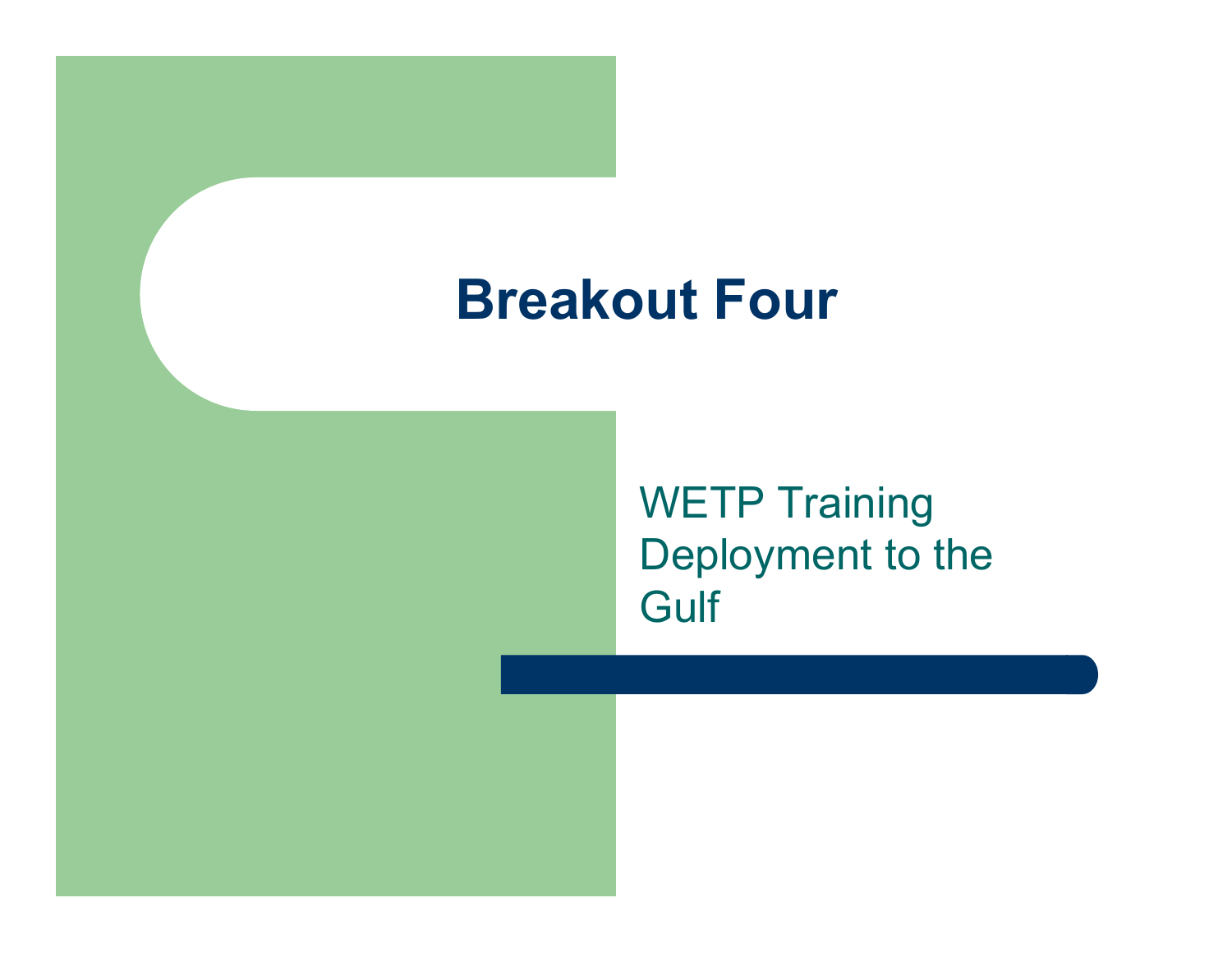## Three New Questions

- $\bullet$  1. How do we quickly determine the training needs that need to be met over the next three to six to nine months in this area?
- � 2. What are the elements of the training plan that need to be coordinated with OSHA to give direction to the many different sources of training to meet those needs?
- � 3. What are the ways in which the multiple awardees with different funding streams and others coming into the Gulf Coast can be coordinated to bring that training to bear in these four states?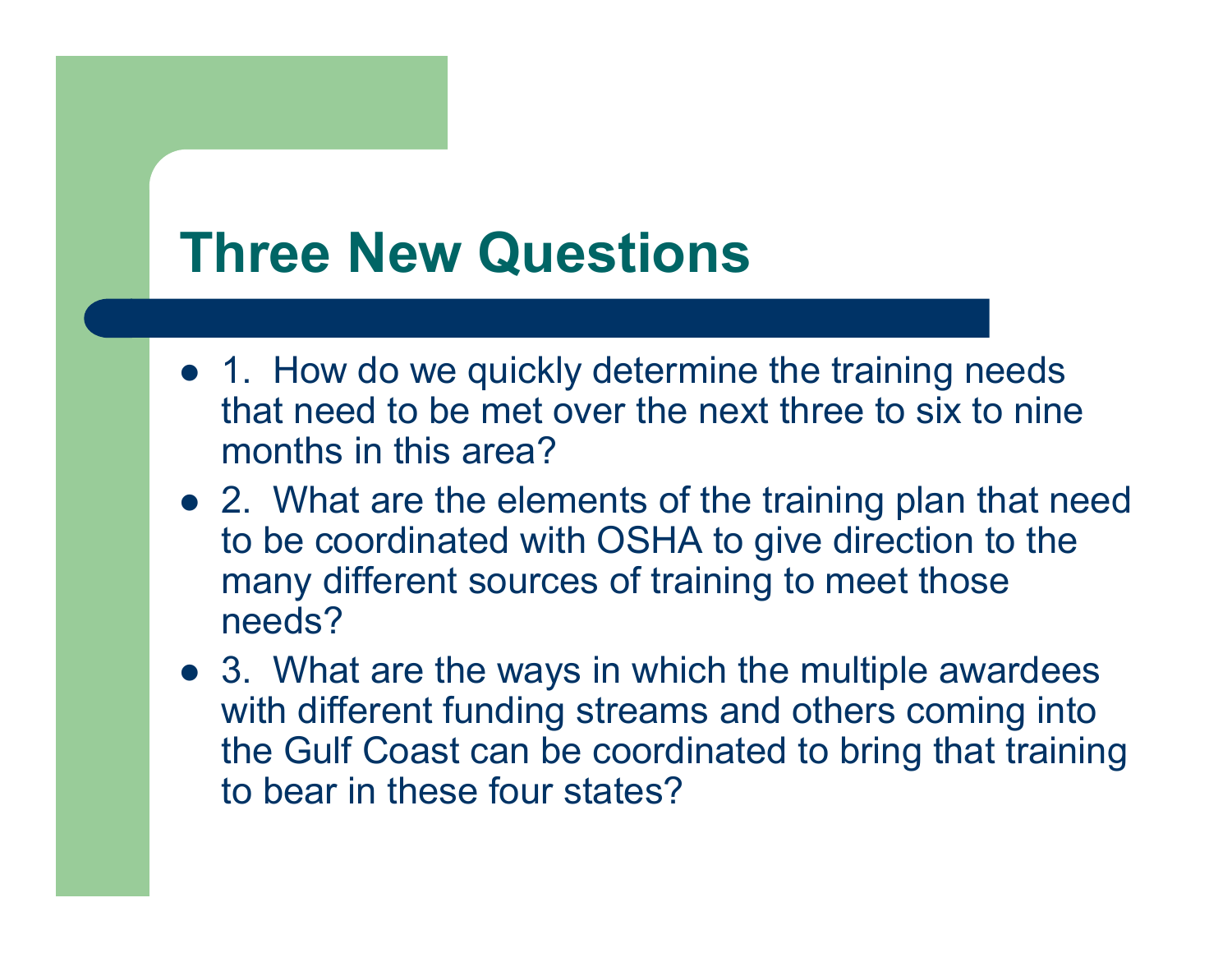# Key Points

- � Need to train people before they get to the field, either prior to coming to JFO or once they get to the JFO. NIEHS is trying to embed itself in that structure to ensure training occurs. The more we can learn from what we are doing in MS, the better.
- � Use lessons learned in MS as model for the other 4 gulf coast states.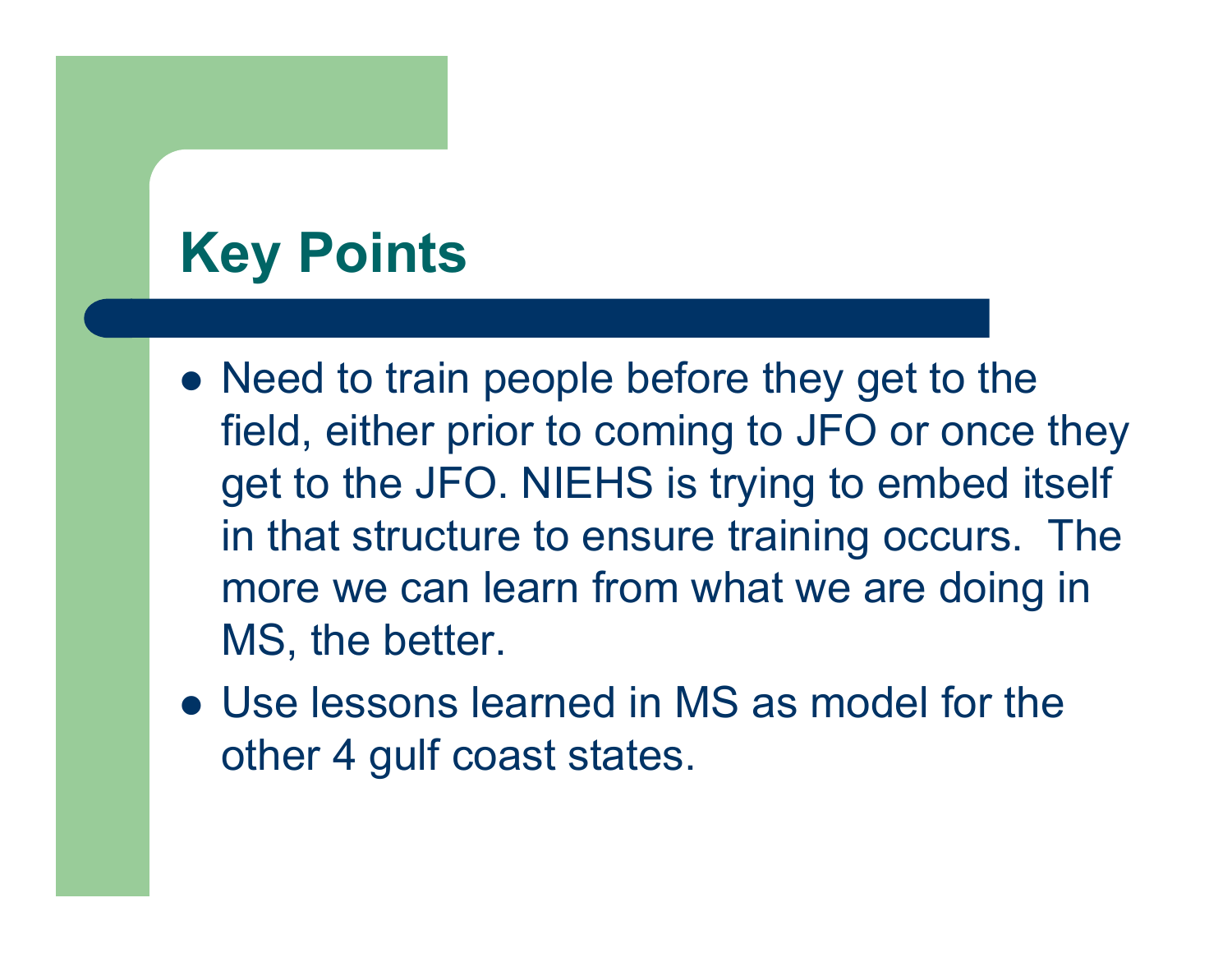# Key Points, continued

- � Find out if the HASP has been integrated into the contracts. This language needs to be done before the re-bid process.
- � Need to do <sup>a</sup> training needs assessment